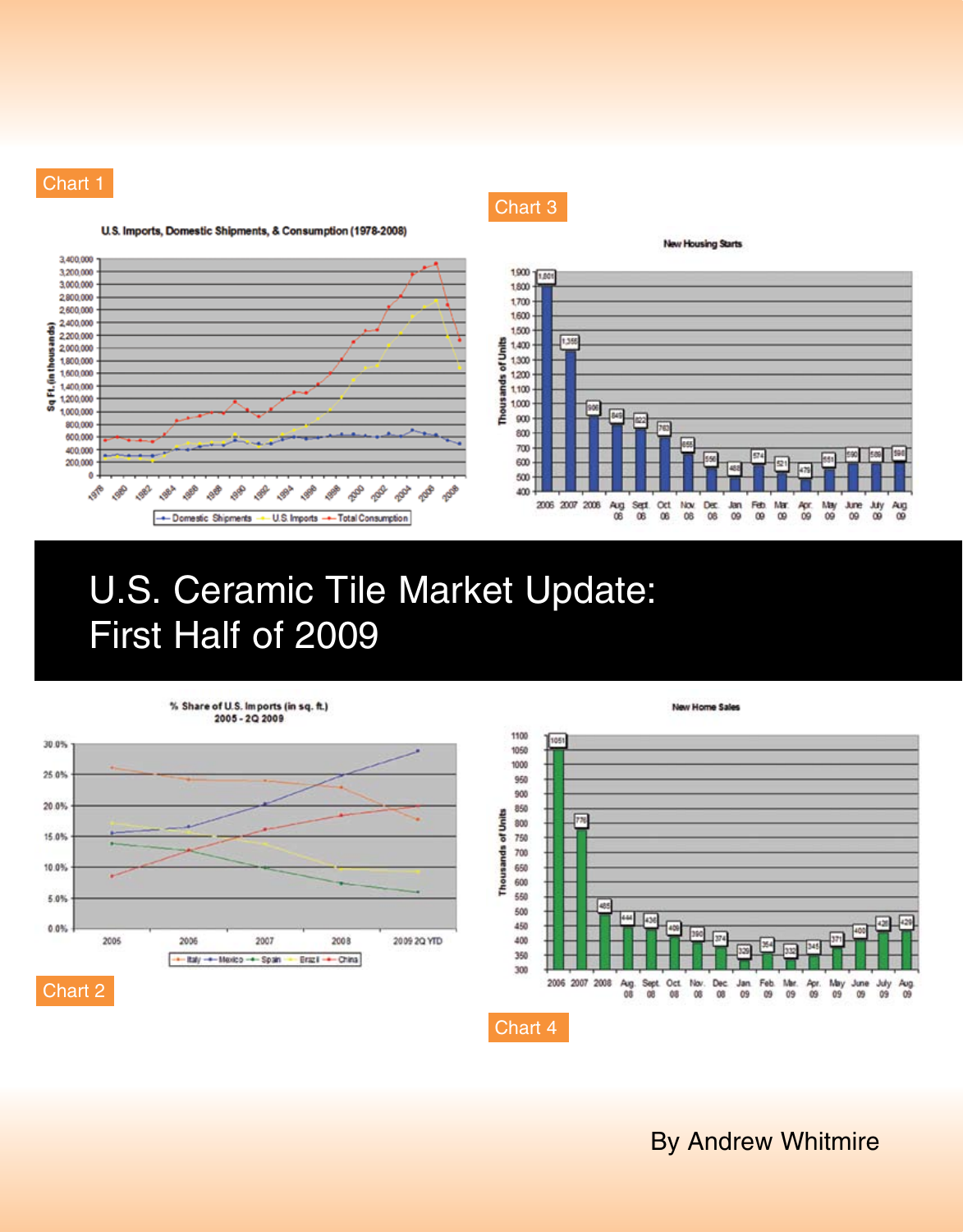#### **Tile Consumption Update**

ased on trends to date, U.S. tile consumption will decrease for the third year in a row. This is the first time this has occurred since 1982, during the midst of the last major recession. Through 2Q 2009 YTD, U.S. tile consumption was at 827 million sq. ft., which represented a 21.9% decrease vs. 2Q 2008 YTD. U.S. tile consumption fell 20.8% and 19.3% in 2008 and 2007, respectively.<sup>1</sup>

Annualizing the data available for the first half of 2009, total consumption for the year would be 1.65 billion sq. ft., approximately the same consumption level as in 1997.

Nevertheless, there have been some encouraging signs in the market. Imports have increased in each of the last four months (from Feb. - June 2009), and domestic shipments rose 13.8% from 1Q to 2Q 2009.

Additionally, even though the market has greatly declined from where it was in 2006, **Chart 1** shows the overall growth of U.S. ceramic tile consumption over the past three decades.

#### **Imports**

Through 2Q 2009 YTD, 638 million sq. ft. of ceramic tile arrived in the U.S. This was a decrease of 24.0% from 2Q 2008 YTD, in which 839 million sq. ft. of ceramic tile were imported. This was also a 42.4% decrease from 2Q 2007 YTD totals.

Even though imports declined, they still comprised the majority share of the U.S. market. Import penetration was 77.1% in 2Q 2009 YTD, the lowest it has been since 2002. It has decreased each year since peaking at 82.4% in 2006.

**Table 2** shows the top five countries from which tile was imported (in sq. ft.) in 2Q 2009 YTD and, for comparison, their 2Q YTD totals over the past two years.

In the first half of 2009, two-thirds of tile imports (in sq. ft.) came from three countries – Mexico, China, and Italy. Mexico's proximity to the U.S. market, along with lower tariffs and shipping costs, helped make it the top exporter to the U.S. These factors and the fall-

ing value of the dollar vs. the Euro have helped shift demand away from Europe.

After overtaking Italy in 2008 as the top tile exporter to the U.S. (in sq. ft.), Mexico's share of imports rose to an alltime high of 28.8% (2Q 2009 YTD). This total was up from 2Q 2008 YTD, in which Mexican tile accounted for 25.3% of imports.

Just five years ago, Chinese tile comprised 4.4% of imports. Through 2Q 2009, however, China was the second largest exporter (in sq. ft.) to the U.S. with a 19.9% share of imports. China has steadily gained market share in each of the last 10 years.

Italy, which was the second largest exporter (in sq. ft.) to the U.S. last year, had the third highest percentage share (17.7%), followed by Brazil (9.3%) and Spain (5.9%).

**Chart 2** shows these same countries % share of imports over the past five years. Note how much more widely dispersed import shares are now vs. 2005.

On a dollar value basis (2Q 2009 YTD), imports declined 30.3% vs. 2Q 2008 YTD, considerably more than the 21.9% decrease in sq. ft. over the same time period. This is a reflection of falling overall import prices due to the growing percentage of imports from low-cost producing countries and less tile coming from high-cost countries such as Italy and Spain.

Despite losing its position as the top exporter to the U.S. in sq. ft., Italy remained the largest exporter in dollar value with a 35.4% share. However, this total decreased significantly from 2Q 2008 YTD, in which it comprised 42.4% of imports (in \$ value).

The next highest total belonged to Mexico, which made up 17.8% of the total \$ value of imports. Chinese tile was in the third position with a 16.9% share of \$ value.

The average values of tile from the top five countries (based on sq. ft.) from which tile was imported through 2Q 2009 YTD are shown in **Table 3.**

The per unit value of Mexican imports fell 8.1% from 2Q 2008 YTD. Chinese and Italian imports' per unit values rose 9.9% and 1.6%, respectively, from 2Q 2008 YTD. The per unit value of all imports declined 7.9% from \$1.01 (2Q 2008 YTD) to \$0.93 (2Q 2009 YTD).2



| Table 2 |                      |                      |                      |                                                                         |
|---------|----------------------|----------------------|----------------------|-------------------------------------------------------------------------|
| Country | SQ FT 20<br>2009 YTD | SQ FT 20<br>2008 YTD | SQ FT 20<br>2007 YTD | 2008/2007<br><sup>2008/2007</sup><br>2009/2008<br><sup>9/9</sup> Change |
|         |                      |                      |                      | Mexico  183,479,873 212,664,537 223,307,149 -13.7%  -4.8%               |
|         |                      |                      |                      | .6.9%127,123,569141,980,865 152,442,364 -10.5%-6.9%                     |
|         |                      |                      |                      | ltaly 113,011,921197,732,162268,749,483-42.8% -26.4%                    |
|         |                      |                      |                      | .48.9%  59,372,449  84,808,107  165,843,281 -30.0%  -48.9%              |
|         |                      |                      |                      |                                                                         |
|         |                      |                      |                      |                                                                         |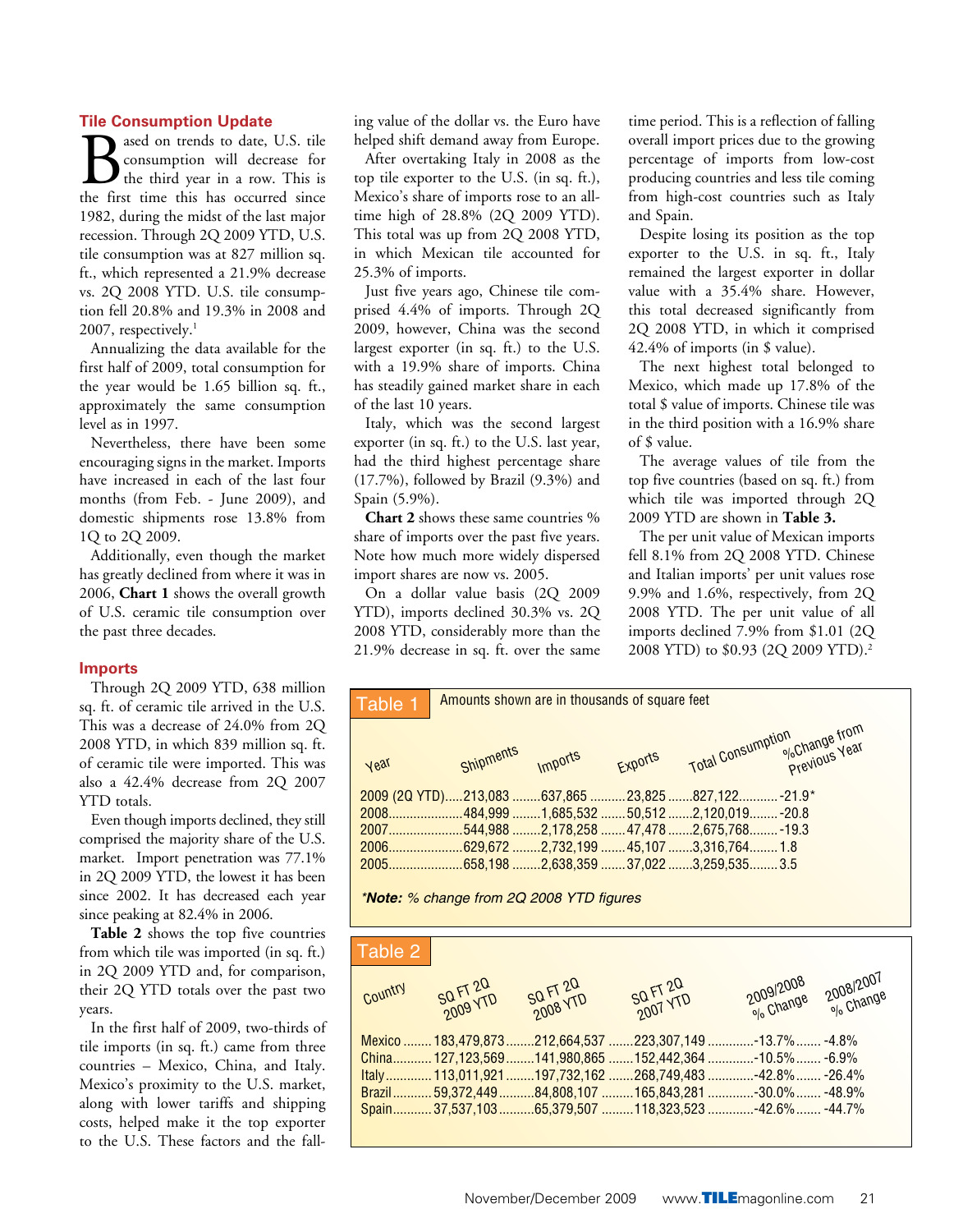| Table 3 |                                |                                |                                |
|---------|--------------------------------|--------------------------------|--------------------------------|
|         | Value per SQ FT<br>20 2009 YTD |                                | Value per SQ FT<br>20 2007 YTD |
| Country |                                | Value per SQ FT<br>2Q 2008 YTD |                                |
|         |                                |                                |                                |
|         |                                |                                |                                |
|         |                                |                                |                                |
|         |                                |                                |                                |
|         |                                |                                |                                |

Table 4

Value of U.S. Dollar Vs. Selected Currencies (2004 – Sept. 2009) — \$1 buys:

| $Fnd$ of<br>$Yr$ . Mo. | <b>FUTO</b> | Chinese Yuan | Mexican Peso | Brazilian Real |
|------------------------|-------------|--------------|--------------|----------------|
|                        |             |              |              |                |
|                        |             |              |              |                |
|                        |             |              |              |                |
|                        |             |              |              |                |
|                        |             |              |              |                |
|                        |             |              |              |                |
|                        |             |              |              |                |

#### **Domestic Shipments**

While shipments of domestic tile fell 12.5% 2Q 2009 YTD vs. 2Q 2008 YTD, they rose in the most recent quarter 13.8% (1Q to 2Q 2009). Domestic shipments have performed very well vs. imports, as the % decrease in imports (-24.0%) so far this year was almost double the decrease in domestic tile consumption (-12.5%).<sup>3</sup>

#### **Exports**

U.S. tile exports have increased each year since 2004 and reached an all-time high of 50 million sq. ft. in 2008. For 2Q 2009 YTD, they are down slightly (-1.8%) vs. 2Q 2008 YTD. The vast majority of these exports (in sq. ft.) are to neighboring countries - Canada (55.9%) and Mexico (23.2%).4

# **Key Economic Factors**

After experiencing the worst economy in decades, the U.S. market appears to be making a gradual recovery. The government's estimate of 2Q 2009 real GDP was -0.7%. This was significantly higher than 1Q 2009, in which GDP was down 6.4%. While GDP has fallen four consecutive quarters for the first time since the Bureau of Economic Analysis began tracking GDP, this latest decline is substantially less than the previous three.<sup>5</sup>

# **Mortgage rates**

Historically low mortgage rates have given the housing market a much-needed boost in 2009, hitting an all-time low of 4.81% in April. As of Sept. 2009, the rate on a 30-yr. fixed mortgage was 5.06%, down from 6.04% this time a year ago.<sup>6</sup>

# **Housing Starts**

New housing starts in Aug. 2009 were at a seasonally adjusted annual rate of 598,000 units, the highest rate since Nov. 2008. August's total represented a 1.5% increase from the July 2009 total of 589,000 units but a 29.6% decrease from Aug. 2008. Single-family housing starts, which comprised 80.1% of Aug. new housing starts, declined 3.0% from July.<sup>7</sup>

Many housing forecasters predict that although housing starts will reach record lows this year, 2010 will bring considerable gains. The National Association of Home Builders (NAHB) predicts that single-family starts will rise 36% next year. Freddie Mac is even more optimistic, predicting housing starts to jump 57% in 2010.<sup>8</sup>

#### **New Home Sales**

August new single-family home sales increased for the fifth month in a row – up 0.7% from July 2009. The current pace (Aug. 2009) of 429,000 units per year was the highest level for new home sales in almost a year (since Sept. 2008). The average months' supply (average # of months it would take to sell current inventory) continues to fall and was at 7.3 months, the lowest level since early 2007. This figure needs to continue to fall for the residential housing market to recover.<sup>9</sup>

# **Unemployment**

The U.S. unemployment rate was at 9.8% (as of Sept. 2009), the highest level in 26 years. For comparison, unemployment was at 6.2% in Sept. 2008 and 4.7% in Sept. 2007.

The rising unemployment rate hampers a housing market recovery, as job market uncertainty causes potential homebuyers to delay their decision to make major purchases, such as a home.<sup>10</sup>

Many housing forecasters predict that although housing starts will reach record lows this year, 2010 will bring considerable gains.

#### **Value of Dollar vs. Other Currencies**

The U.S. dollar fell 5.6% vs. the Euro from the end of 2008 to Sept. 2009. The dollar also lost ground vs. the Mexican Peso (-2.5%) and Brazilian Real (-23.3%) since the end of 2008. The dollar held steady with the Chinese Yuan compared to 2008, but has lost 17.5% of its value vs. the Yuan in the past five years.